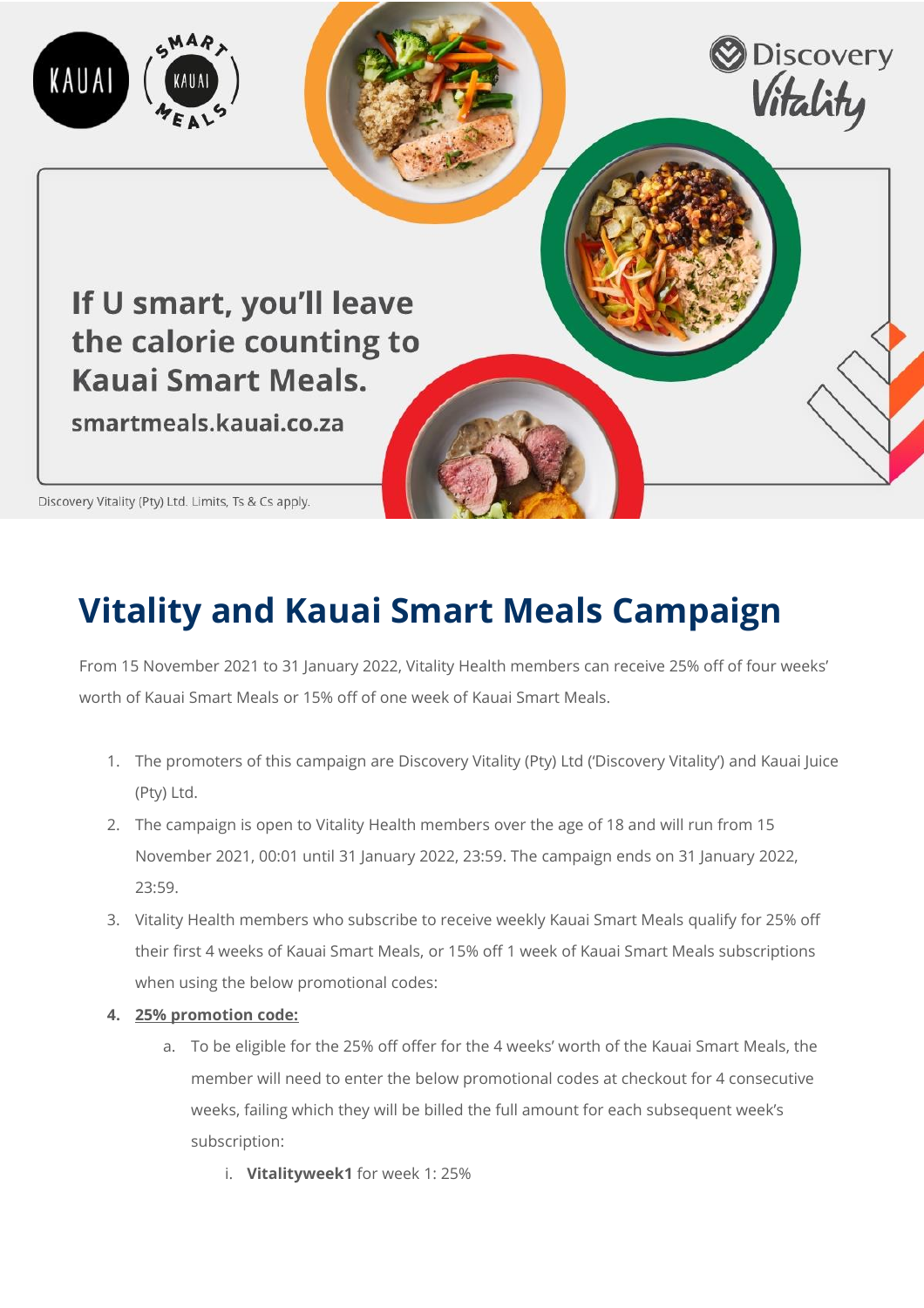- ii. **Vitalityweek2** for week 2: 25%
- iii. **Vitalityweek3** for week 3 25%
- iv. **Vitalityweek4** for week 4: 25%
- 5. The 4 codes can only be used on<https://smartmeals.kauai.co.za/>
- 6. The member needs to go in weekly to utilize the code, in order to receive 4 weeks of 25% off. The code is not automatic. If you use the code for week 1, the other 3 codes have to be used for each of the 3 consecutive weeks after your  $1<sup>st</sup>$  order, in order for you to get 25% off each order.
- 7. If the member does not go back in on week 2 to enter in the week 2 25% off code, the member will automatically be subscribed to the Kauai Smart Meals plan at full retail price. Orders need to be submitted by Sunday midnight each week, with the 25% off code, in order to get the discount.
- 8. The promo codes will be valid from the 15th November 2021 until the 22nd February 2022. If the member starts on the 31st January 2022, they will still be able to use the codes (for 4 weeks) until the 22nd February 2022.
- 9. Each coupon is valid for 1 transaction per member only. The codes should be used for 4 consecutive weeks in order for the member to benefit from the 4 weeks of Kauai Smart Meals.
- 10. The promotional code gives the 25% off on a Kauai Smart Meals subscription meal plan weekly.
- 11. The discount applies to the full basket excluding the delivery fee.
- 12. The delivery fee is a standard amount of R100.
- 13. No other coupons can be used in conjunction with this code.
- 14. Should the wish to cancel their subscription or change their meal plan, please visit [https://smartmeals.kauai.co.za/.](https://smartmeals.kauai.co.za/)
- 15. The last day for redeeming this code is the 22nd February 2022.
- 16. Please note that the use of this offer may entail leaving Discovery's platform and transacting on a third party platform. Discovery Vitality makes no representations nor has any supervision or control over the quality, content, reliability or security of the third-party platform, nor shall Discovery Vitality be liable for its use.

## **17. 15% promotion code**

- a. To be eligible for 15% off one week's worth of the Kauai Smart Meals subscription plan, the member will need to enter the promotional code: **Vitality15%** at checkout.
- b. The Vitality 15% code can only be used once, on<https://smartmeals.kauai.co.za/>
- c. The promo code will be valid from the 15th November 2021 until the 31st January 2021.
- d. The coupon is valid for 1 transaction per user only.
- e. The discount applies to the full basket excluding the delivery fee.
- f. The delivery fee is a standard amount of R100.